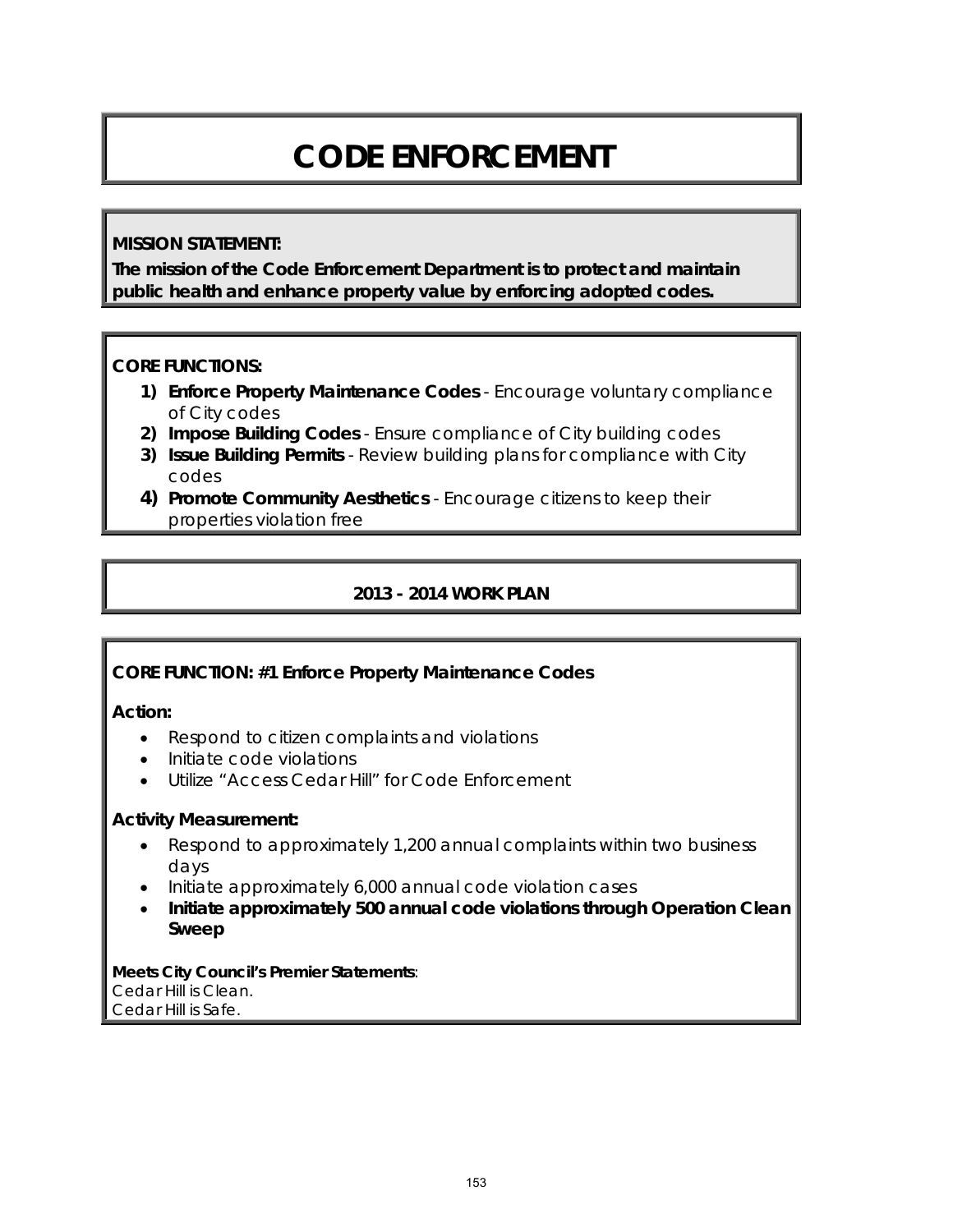# **CORE FUNCTION: #2 Impose Building Codes**

#### **Action:**

• Perform building inspections (same day if called in before 6:30 am)

#### **Activity Measurement:**

• Inspect approximately 3,900 inspections annually (100% of the time) within one business day

**Meets City Council's Premier Statements**: Cedar Hill is Safe. Cedar Hill is Clean.

## **CORE FUNCTION: #3 Issue Building Permits**

#### **Action:**

- Issue Single-Family Building Permits
- Issue Commercial Plan Review Comments and Permits
- Issue Plumbing, Electrical, Mechanical, Storage Building and Irrigation Permits on a walk-in basis

#### **Activity Measurement:**

- Review Single-Family Building Permits within three business days of receipt
- Review all commercial building plans within five days of receipt
- Issue 100 Single-Family Building Permits annually
- Issue 50 Commercial Plan Review Comments and Permits annually
- Issue 680 Plumbing, Electrical, Mechanical, Storage Building, **Fence** and Irrigation Permits on a walk-in basis annually

**Meets City Council's Premier Statements:**  Cedar Hill is Safe. Cedar Hill is Clean.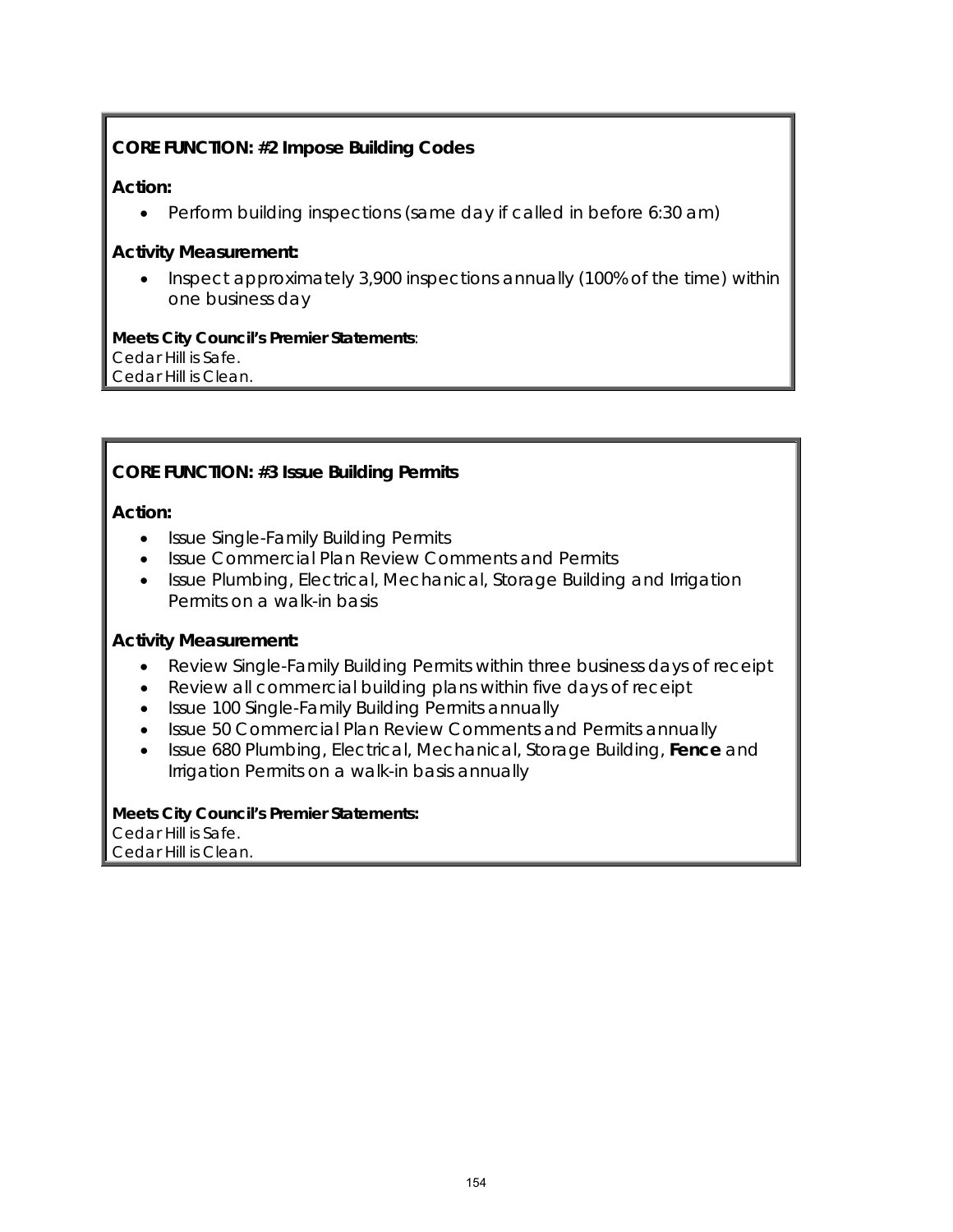# **CORE FUNCTION: #4 Promote Community Aesthetics**

## **Action:**

- Award "Yard of the Month" gift certificates
- Participate in "Keep Cedar Hill Beautiful" meetings and activities
- Hold spring and fall clean up events for citizens
- Coordinate household hazardous waste events for citizens
- Coordinate E-Waste recycle and paper shredding events
- Participate in Citywide Block Party

## **Activity Measurement:**

- Issue six "Yard of the Month" awards monthly
- Coordinate "Keep Cedar Hill Beautiful" meetings (12) monthly
- Conduct a fall and spring clean-up event annually
- Facilitate two household hazardous waste events annually
- Attend [at least] one neighborhood association meeting or function monthly
- Conduct two E-Waste Recycle and Paper Shredding events annually
- Coordinate "Operation Clean Sweep" annually

## **Meets City Council's Premier Statements:**

Cedar Hill is Clean. Cedar Hill is Safe.